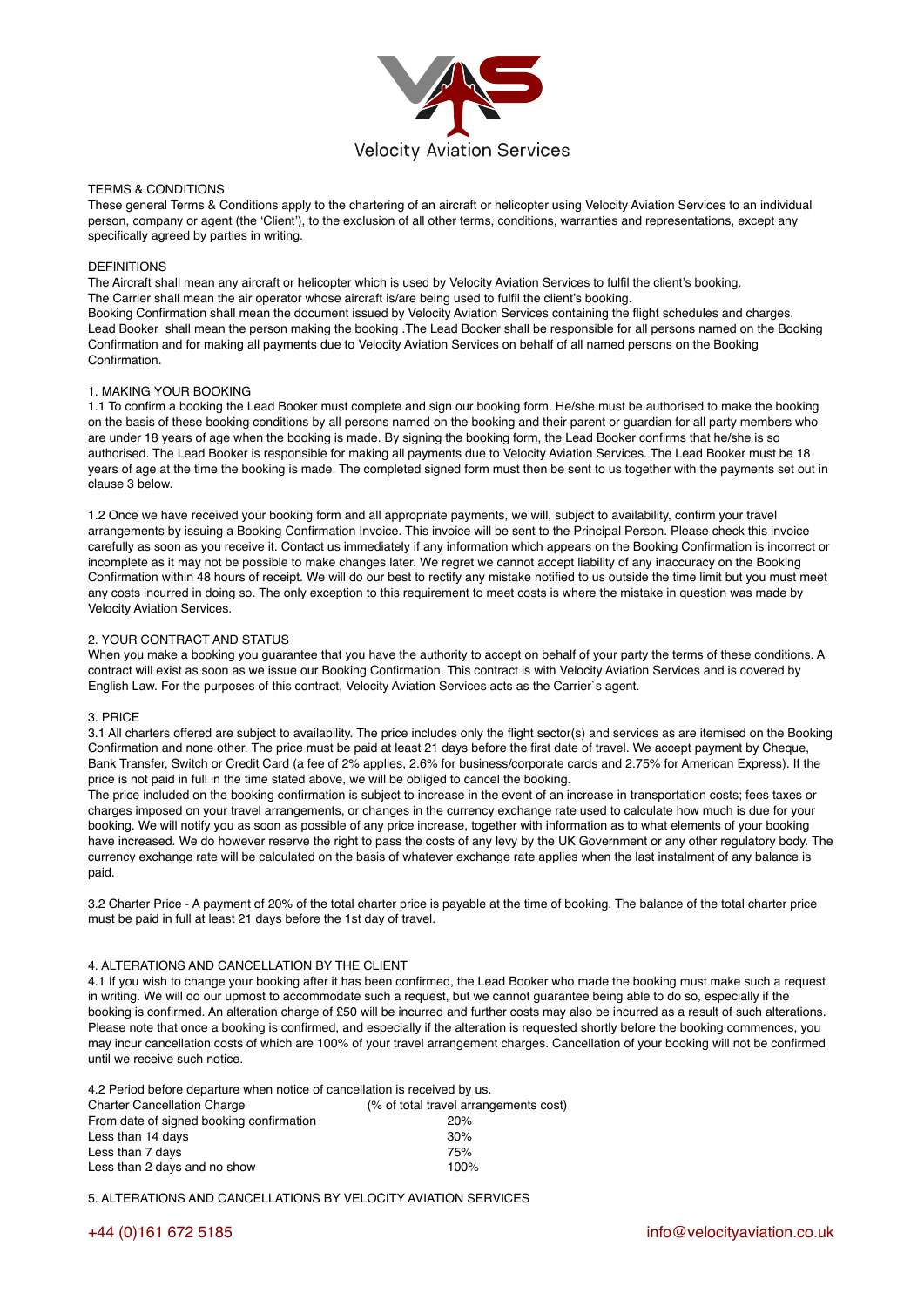It is sometimes necessary to make changes to your travel arrangements.

5.1 If a change is minor, such that the service you receive is substantially the same, then no compensation will be payable. Examples of such changes include:-

- Changes to your outward or inbound flights by less than 6 hours.
- Changes of airport for reasons beyond our control such as weather or operational reasons.
- Changes of other services provided or requested of a similar or superior standard.
- Changes of aircraft type to one of a similar or superior standard.
- Change of limousine/chauffeur company.
- Changes or alterations to any scheduled events or confirmed bookings.
- Changes to any meals or catering services.

It is sometimes necessary to make significant changes to your travel arrangements.

5.2 If a significant change is made to your travel arrangements we will endeavour to offer a suitable alternative. Where significant changes occur beyond our control and the consequences of which could not have been avoided, even with all due care, no compensation will be offered.

5.3 Force Majeure If we are prevented from fulfilling any part of your travel arrangements as a result of strikes, lockouts, inclement weather, war or threatened war, terrorist activity, civil unrest, riot, demonstration, fire flood, earthquake, and other Act of God, any order of a court or government, or for any other reason beyond our control, our obligations hereunder shall be permanently suspended. 5.4 Velocity Aviation Services are not liable for any costs incurred as a result of delays and/or re-routes arising from inclement weather, strikes or air traffic control instructions including extra flying time. Where, in these circumstances, the Aircraft is forced to land at a different airport to the airport stated in the Booking Confirmation, the costs incurred to transport the client back to the original airport or intended destination will be met solely by the client and Velocity Aviation Services is under no obligation for these costs.

## 6. INSURANCE

It is essential that the Lead Booker and all other members of your party are covered by a policy of travel insurance to cover personal injury or accident, death, medical and repatriation expenses, loss or damage to baggage and valuables, personal liability, delay, cancellation, missed departure and legal expenses. We reserve the right to insist on the proof of insurance before your departure date. Please note that we do not supply travel insurance policies, but these are readily available.

### 7. VELOCITY AVIATION SERVICES RIGHTS AND OBLIGATIONS

7.1 Velocity Aviation Services will provide an Aircraft for the Client, fully manned, fuelled and equipped to carry out the obligations as stated on your booking confirmation. Velocity Aviation Services may need to substitute alternative Carriers or Aircraft suitable for the Charter without liability.

7.2 Velocity Aviation Services reserves the right at any given time to refuse or allow the Client or any of its passengers to board the Aircraft should we deem it necessary for whatever reason, including but not limited to, their behaviour/conduct whether deemed accidental or not. Velocity Aviation Services will charge the Client any costs related to the Client or any of its passengers` behaviour which causes financial loss. Such costs include but are not limited to crew and pilot expenses (accommodation and refreshments) and any other costs resulting from delay to the Itinerary as set out on the booking confirmation caused by any such behaviour. 7.3 Should the confirmed Charter Aircraft(s) become unavailable for any reason; Velocity Aviation Services will endeavour to find an alternative Carrier at a comparative price. Should this not be possible, Velocity Aviation Services will use its best endeavours to find an alternative Carrier/Aircraft as close to the confirmed Charter cost and the Client will be liable to pay the increased Charter price. We also reserve the right to cancel your Charter but will not do so within 2 weeks of departure, except for reasons of force majeure or failure by the Client to pay the final balance.

#### 8. CLIENT OBLIGATIONS

8.1 The Client must provide all information in respect of it and all its passengers to allow the tickets and other flight documentation to be produced.

8.2 The Client shall arrive; and shall ensure all passengers arrive at their designated place of departure by the designated check-in time as set out

on the Booking Confirmation and Velocity Aviation Services and the Carrier reserves the right for the Aircraft to depart as scheduled whether or not all the passengers are on board the Aircraft. Velocity Aviation Services will have no further responsibility in relation to those passengers who fail to make it on to the Aircraft and reserve the right to cancel a flight without compensation or reduction in price if the Aircraft has been waiting for more than three hours.

8.3 Should the Client or any of its passengers fail to arrive for the check-in time, the Client shall be liable to pay any costs that arise from and incidental to the delay. Such costs may include but are not limited to, additional airport charges, as well as costs in relation to additional crew and pilot expenses (accommodation, meals and refreshments) required as a result of any such delay.

8.4 The Client shall be liable for any costs occasioned by and incidental to reasonable delays or re-routes arising from poor weather conditions, strikes, air traffic control, including but not limited to costs caused by de-icing, time slot delays, additional hangerage, aircraft parking and other additional charges as well as crew and pilot expenses for accommodation, meals and refreshments required as a result of any such delay.

8.5 In the case of a partially cancelled flight, the Client will be liable for any subsequent transport costs.

8.6 All decisions regarding flight plans (including decisions to omit or alter a stopping place in cases of necessity), how and when to take off and land the Aircraft and safety of the passengers and crew shall be made by the pilot (or in his absence, the co-pilot) and the Client shall be liable to pay an increase in the Charter Price occasioned by any deviations from the Booking Confirmation, which the pilot or the co-pilot deem necessary. If any flight(s) on the Booking Confirmation is/are diverted to another airfield, the flight(s) shall nevertheless be deemed to be complete in accordance with the Booking Confirmation. No compensation or reduction in the Charter price shall be given and the Client will be liable for any additional costs resulting from any such diversion.

8.7 The Client shall ensure that no damage is caused to the Aircraft by them or any of their passengers and agrees to accept full responsibility for any costs associated with and incidental to the repair of any such damage. Velocity Aviation Services will invoice the Client in respect to the costs incurred as a result of such damage.